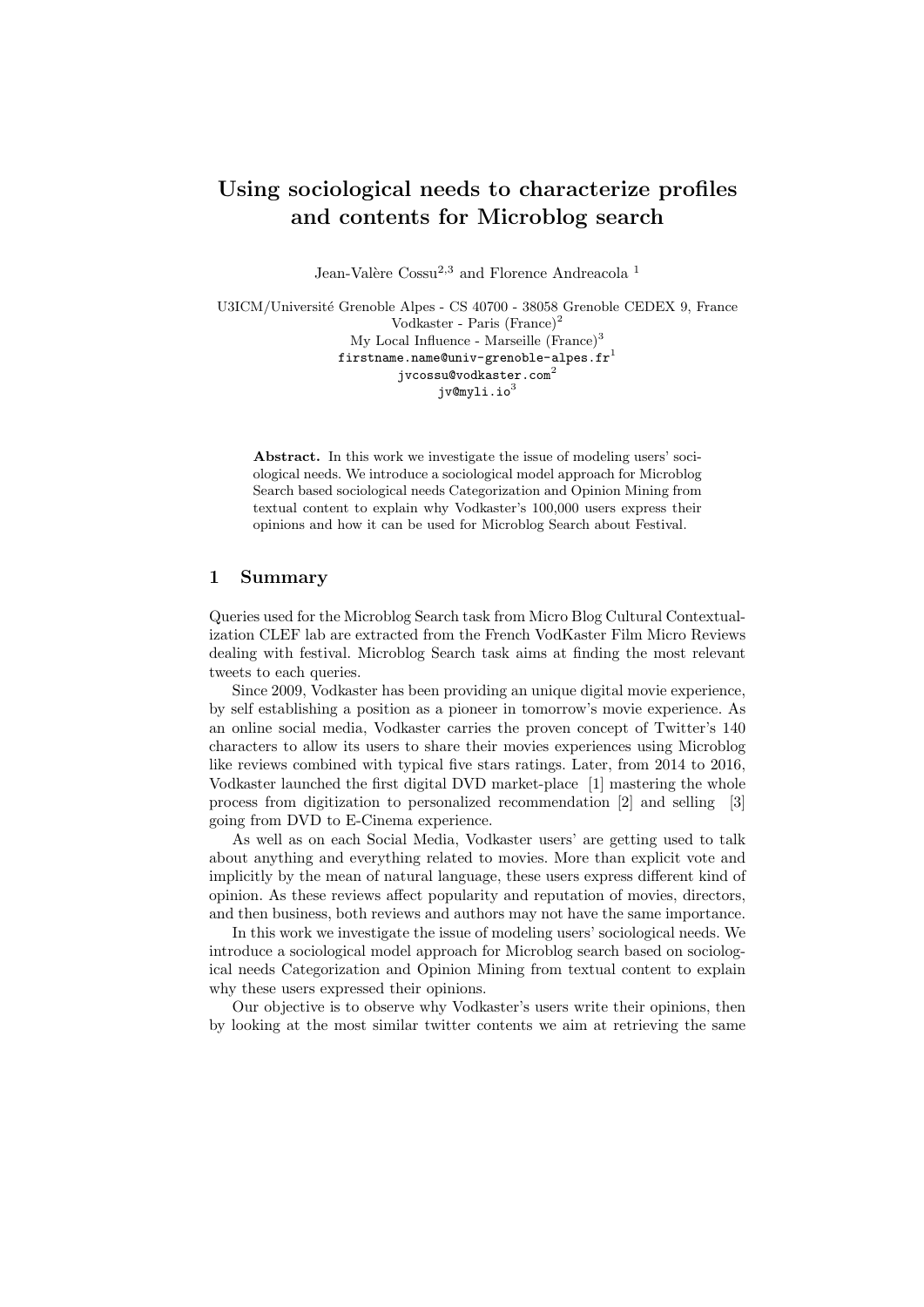writing reasons. For this analyzis, we rely on the tweet corpus collected on in the framework of the CLEF 2017 Microblog Cultural Contextualization Track (the MC2@CLEF2017 lab has released a collection of 70 000 000 microblogs over 18 months dealing with cultural events the Microblog) [4]. Within this large corpus, we will study the .

## 2 VodKaster users' need categorization

We did analyze the 75 micro critics used as topics for the MC2 microblog search task in French. All these micro-critics mention some festival. We identified the following needs:

- Social relations (68%): socialization, identification with others, feeling of belonging, subjects of social conversations and interactions, substitution of interaction in real life,
- Emotional needs $(21\%)$ : emotions, pleasure or feelings.
- Personal integration needs (1%): credibility, stability, status
- Personal identification  $(1\%)$ : developing, strengthening one's identity and values, seeking models, or behaving, identifying with an ideal
- $-$  Search for information  $(1\%)$
- $-$  Others  $(8\%)$

### 3 Correspondence with twitter users' need

Based on the Indri index provided by organizers we identified few microblogs that correspond to VodKaster users' need meanwhile they deal with similar topics like Cannes festival and films. Therefore, while syntactic and semantic analysis highlight the similarity between micro-critics and twitts, the in deep sociological analysis explains the existence of two distinct communities.

Among first 20 topics only 21 retrieved microblogs based on language model did correspond to VodKaster user's identified need. These 21 microblogs refer to the following seven topics:

- MC22017fr09 (Social Relations), The Rover: "Vide et poseur, le film de clture de festival pour bobos par excellence". ,
- MC22017fr10 (Social Relations), Maps to the Stars: "Le vrai meilleur film du festival de Cannes.",
- MC22017fr12 (Social Relations), Phnomnes: "La chronique du festival de Kyan est suffisamment loquente je crois...",
- MC22017fr13 (Emotional needs), Take Shelter:"Je me souviens en 2011, de cette claque au festival de Deauville. En 2014, le film repasse au festival et la claque est toujours l",
- MC22017fr17 (Social Relations), This is not a love story: "This is not a love story, c'est comme le festival de Sundance plein de bonnes ides et de bon sentiment mais force cela devient strotyp",